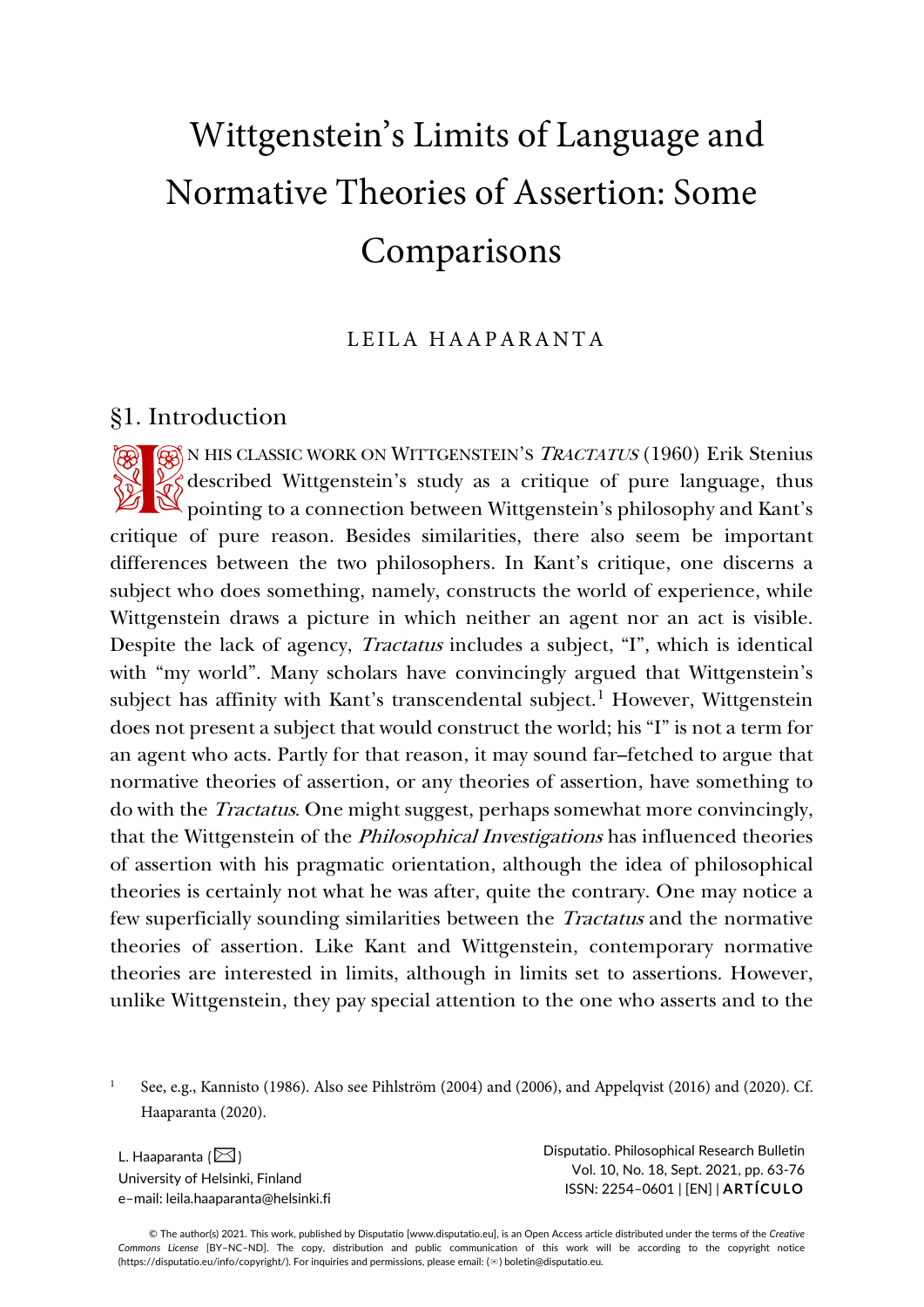act of asserting.

Despite the obvious differences between the Tractatus and the normative theories, this paper searches for features of those theories in Wittgenstein's early work. My approach is anachronistic in the sense that I apply the distinction between the one who uses language and the limits given to that use, which is present in the normative theories, to the Tractatus. By that move I hope to show that Wittgenstein and the normative theories of assertion share an ethical point of view. Wittgenstein's idea of the limits of language has been interpreted in a number of ways in relation to ethics. Those alternatives cannot be easily found in the theories of assertion. However, I will argue that despite the differences in the ways of construing the limits of language and understanding the relation between ethics and language, the Tractatus and normative theories of assertion have similar ethical concerns.

This paper begins with a presentation of normative theories and one of their sources, namely Frege's distinction between thought, judgment, and assertion. It then proposes that even if Wittgenstein critically discusses Frege's distinction, he shares some of his views on asserting. It argues that Wittgenstein suggests a normative theory of assertion for philosophers, even if he does not present any theory explicitly. That is also one of the ways in which ethics forms the frame of the Tractatus, just as it forms the basis of normative theories. I will then move to various ways of understanding Wittgenstein's view on ethics. Those ways cannot be easily detected in the normative theories of assertion, perhaps except for the general emphasis on the limits of human knowledge. Still, it is useful to compare Wittgenstein's *Tractatus* with Robert B. Brandom's and Sanford C. Goldberg's theories of assertion.

# §2. Normative Theories of Assertion as the Interpretational Framework

Gottlob Frege was an important background for Wittgenstein as well as for normative theories of assertion. In the *Begriffsschrift* (1879) he distinguished between a thought (*Gedanke*) and a judgment (*Urteil*), by which he meant the acknowledgment of the truth of a thought (BS, § 2). On Frege's view, assertions (Behauptungen), which are overt expressions of judgments, include assertoric force (*Behauptungskraft*).<sup>[2](#page-1-0)</sup> By that force, we intend to take the step from the

<span id="page-1-0"></span><sup>2</sup> See, e.g., BS § 2, and "Der Gedanke" (1918), KS, p. 346.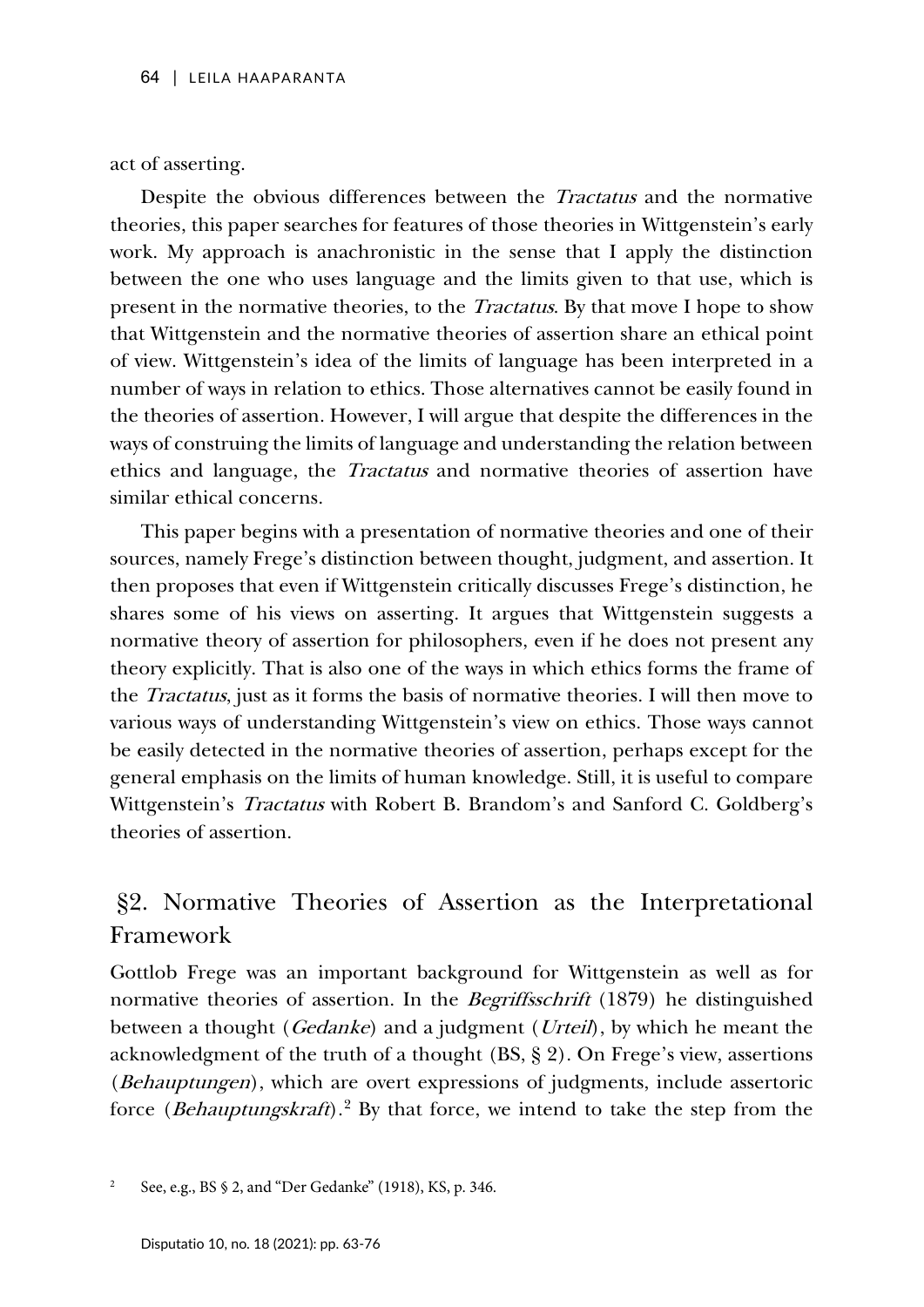mere thought to the truth–value "the True". In his later writings "Einleitung in die Logik" (1906) and "Meine grundlegenden logischen Einsichten" (1915) Frege points out that assertoric force is hidden in the word "is", when we assert, and that it is bound up with the predicate (NS, 211, 272).

Partly following in Frege's footsteps, normative theories of assertion distinguish between mere sayings and assertions. Unlike Frege, they seek to specify the characteristic features of assertions, which make them differ from the rest of sayings, by presenting constitutive norms for assertions. A famous representative of those views is Timothy Williamson's theory (1996, 2000), which argues that assertion is governed by the following norm: "one must: assert p only if one knows that p" (Williamson 2000, pp. 238–269). Besides the knowledge norm proposed by Williamson, other candidates for a norm of assertion are the norm that "p" must be true, that there must be warrant for "p", and that the speaker must believe that p. Robert B. Brandom's theory is close to normative theories. However, as John MacFarlane describes, normative theories are interested in norms for making assertions, while Brandom's commitment account is concerned about the normative effects of assertions.[3](#page-2-0)

Brandom's account ensues from the idea that we as human beings are in the normative attitude. On this view, the asserter has both authority and responsibility. What this means is that one who asserts is entitled to make inferences from what is asserted and to use the assertion as a reason. Moreover, it means that one who is committed to a belief and expresses the acknowledgment of that commitment is also committed to give reasons for her assertion if her addressee asks for them (Brandom 1994, pp. 157–168). The asserter is responsible for giving reasons, and the addressee is allowed to ask for those reasons.<sup>[4](#page-2-1)</sup> Sanford C. Goldberg and Jennifer Lackey suggest that if we think of assertions as testimonies, normative theories show their strength compared to other theories of assertion. According to Goldberg, the norm required in the case of testimony is either a knowledge norm or a norm that requires a justified or a warranted belief.<sup>[5](#page-2-2)</sup> He further maintains that it is common knowledge that testifying works this way and that this knowledge is in our practices, even if we do not make it explicit (Goldberg 2011, p. 184).

<span id="page-2-0"></span><sup>&</sup>lt;sup>3</sup> See MacFarlane's characterization of the theories, Mac Farlane (2011, pp. 80, 91).

<span id="page-2-1"></span><sup>&</sup>lt;sup>4</sup> For the similarities and differences between Wittgenstein and Brandom, see Haaparanta (2019).

<span id="page-2-2"></span><sup>5</sup> See Lackey (2008, pp. 103–140, and Goldberg (2011 and 2015, pp. 72–92).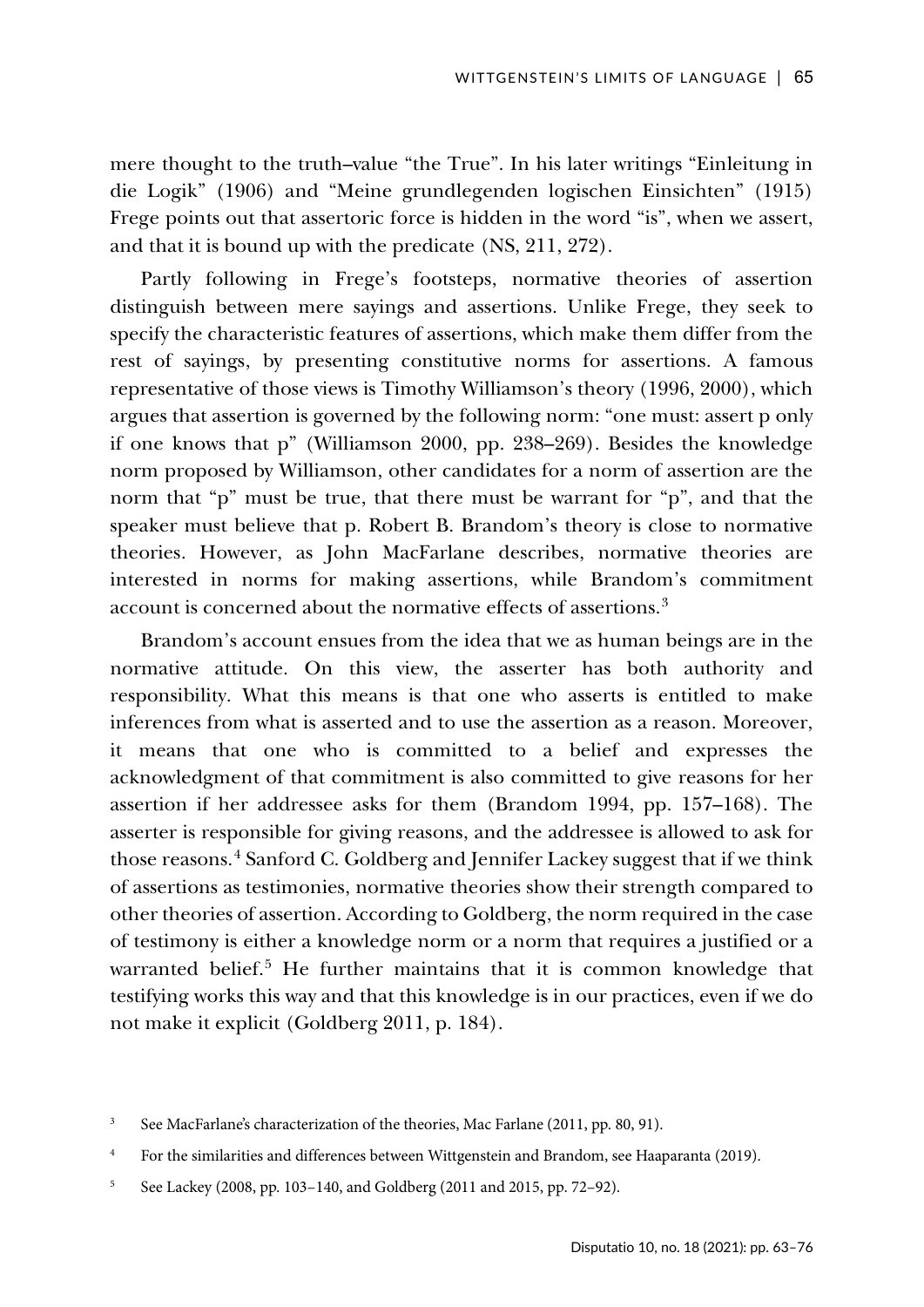## §3. Assertions in the Tractatus

On the first reading, it seems misguided to argue that Wittgenstein has something to do with assertions. He criticizes Frege for introducing the distinction between thought and assertion. Pragmatic approach, which characterizes theories of assertion, is already present in the way Frege describes hypothetical judgments in the Begriffsschrift. What anticipates the truth–tables of those judgments are four alternatives of combining the affirmation and the denial of two thoughts, which are judgeable contents (BS § 5). In "Über Sinn und Bedeutung" (1892) Frege construes the sentences of fiction as non–assertions, because we are not interested in their truth–value; hence, we do not require that the proper–names that they contain have references (KS, pp. 148–149). Later in "Der Gedanke" (1918), Frege points out that the sentences of fiction are non–assertive, because they do not seek to connect the sense with the truth–value "the True" (KS, p. 347). If the speaker of a language does not know that the existential presupposition of the sentence is not fulfilled, the sentence lacks a truth–value in Frege's analysis, even if the speaker intends to make an assertion. On pure semantic analysis, which disregards the speaker, the sentence resembles sentences of fiction, but from the pragmatic point of view, it differs from them, because the speaker believes that each name it contains has a reference. Frege says that the requisite seriousness is lacking in a fiction.<sup>[6](#page-3-0)</sup> In fiction the assertoric form of a sentence does not suffice to guarantee that the sentence is an assertion.

Unlike Frege, Wittgenstein does not introduce any asserter. However, as Maria van der Schaar has argued, Frege's subject cannot be a real living person, either, because then Frege's view would be psychologism, which Frege rejects. Therefore, his subject must be construed as transcendental in the sense that it determines the first–person point of view. Frege's asserter, who does not have any spatio–temporal location, cannot be characterized in terms of psychology or anthropology.[7](#page-3-1)

It seems that no asserter can be found in Wittgenstein's Tractatus. Wittgenstein states as follows:

The proposition shows its sense. The proposition shows how things stand, if it is true. And it says, that they do so stand (TLP 4.022).

- <span id="page-3-0"></span><sup>6</sup> See Haaparanta (1985, pp. 137–138).
- <span id="page-3-1"></span>See van der Schaar (2018).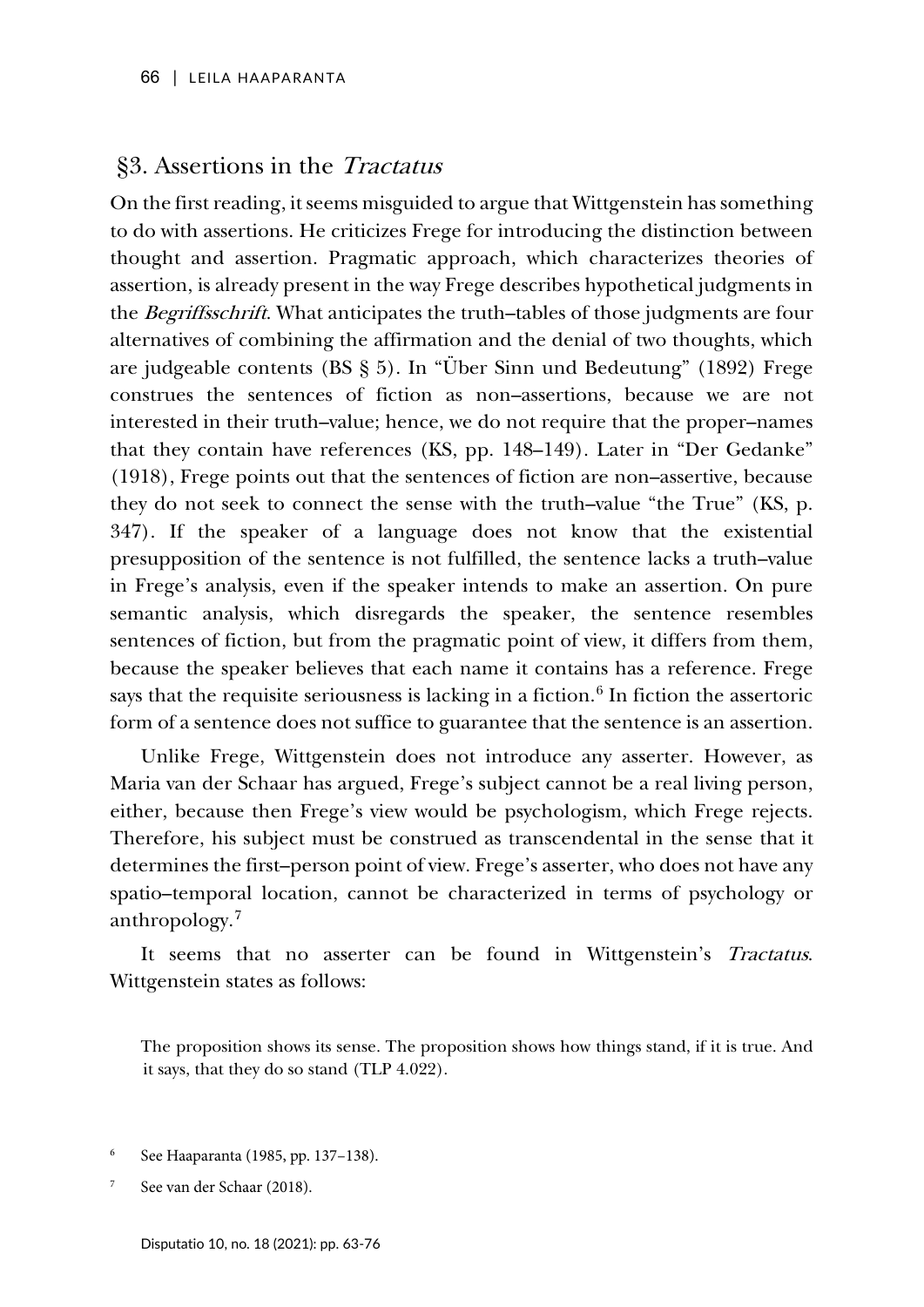Hence, for Wittgenstein it is the proposition that says something, not a speaker. Colin Johnston argues that Wittgenstein rejected the distinction between thought and judgment, and further assertion, because he was interested in entailment and not in inference (Johnston 2011). Frege was certainly interested in inference, and that may explain the presence of a speaker and an asserter in his philosophy. For Wittgenstein, it was language and its propositions that say something, but they do not use assertoric force. Wittgenstein states:

A proposition must communicate a new sense with old words. The proposition communicates to us a state of affairs, therefore it must be essentially connected with the state of affairs (TLP 4.03).

He also adds:

the verb of the proposition is not "is true" or "is false"—as Frege thought—but that which "is true" must already contain the verb (4.063).

As noted above, Frege had the idea that assertoric force is bound up with the predicate, but that is not to say that the verb of any proposition would be "is true" or "is false". Wittgenstein further argues that assertion cannot give a sense to a proposition, for "what it asserts is the sense itself" (4.064) In this passage, he clearly rejects the distinction between sense or thought or judgeable content and assertion. He also remarks:

The thinking, presenting subject; there is no such thing. If I wrote a book "The world as I found it", I should also have therein to report on my body and say which members obey my will and which do not, etc. This then would be a method of isolating the subject or rather of showing that in an important sense there is no subject: that is to say, of it alone in this book mention could not be made (TLP 5.631).

No doubt, the above passage testifies that Wittgenstein does not discuss actual speakers or asserters. Still, as interpreters have pointed out, there is a transcendental subject in his text. He writes:

In fact what solipsism means, is quite correct, only it cannot be said, but it shows itself. That the world is my world, shows itself in the fact that the limits of the language (the language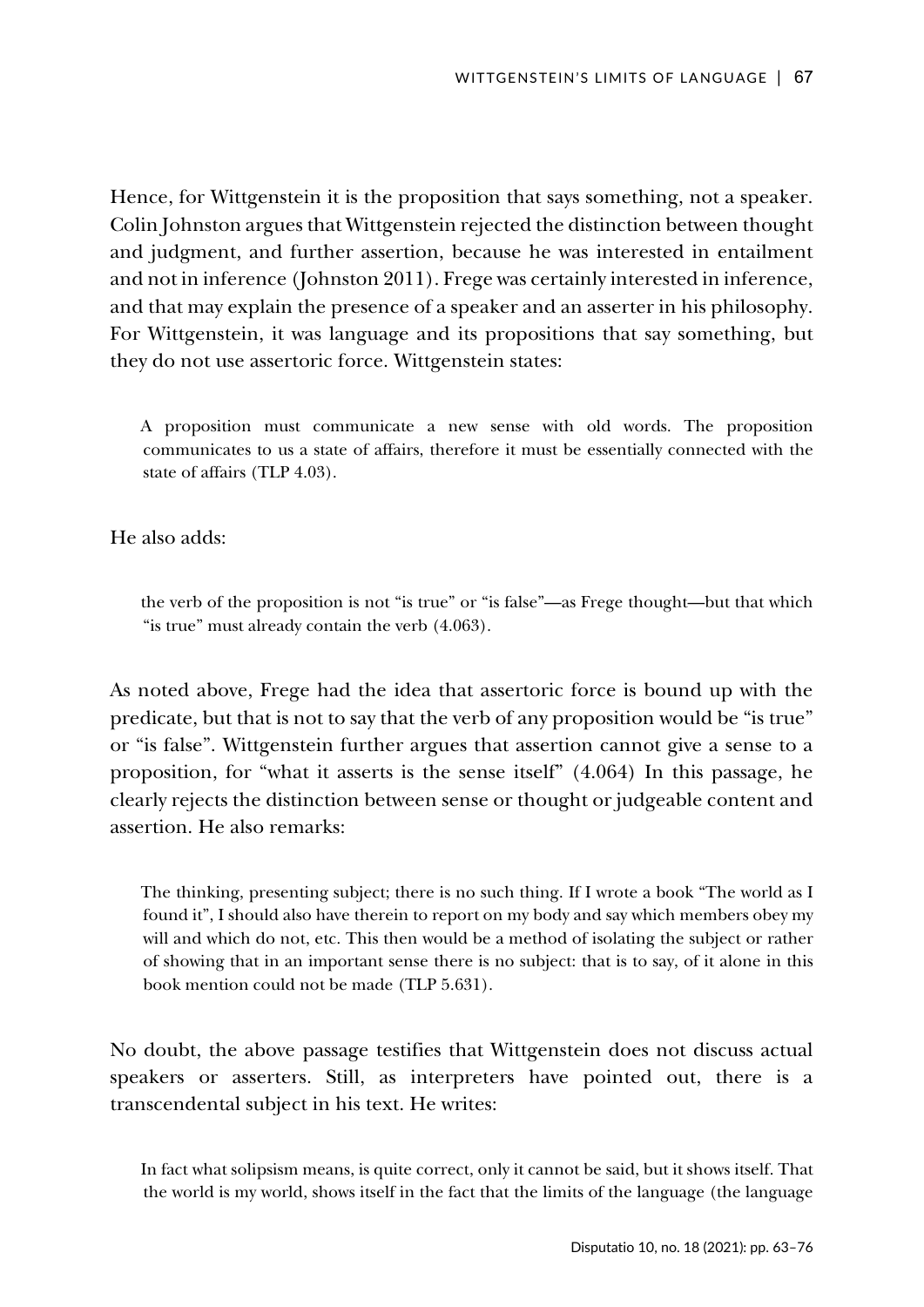which I understand) mean the limits of my world (TLP 5.62).

Wittgenstein thinks that we can talk of a non–psychological I in philosophy, but that I cannot be named or made into an object in philosophy. For him, the philosophical I is "not the man, not the human body or the human soul of which psychology treats, but the metaphysical subject, the limit —not a part of the world" (TLP 5.641). Hence, despite that Wittgenstein denies the importance of assertions and ignores acts and agents living in the world, he welcomes the non– psychological I, the transcendental subject. Like Frege's asserter, Wittgenstein's subject determines the first–person perspective, which shows itself, but is not located in this world of ours.

From this transcendental point of view, Tractatus delivers norms for philosophers. Occasionally, Wittgenstein gives prohibitions in the following manner:

Logic fills the world: the limits of the world are also its limits. We cannot therefore say in logic: This and this there is in the world, that there is not. For that would apparently presuppose that we exclude certain possibilities, and this cannot be the case since otherwise logic must get outside the limits of the world: that is, if it could consider these limits from the other side also. What we cannot think, that we cannot think: we cannot therefore say what we cannot think (TLP 5.61).

These instances of "cannot" may be interpreted as expressions of our inability to say certain things. However, they can also be construed as prohibitions; philosophers are not allowed to step beyond the limits of what is transcendental, and that is what logic is (TLP 6.13). In the same passage Wittgenstein notes that logic is not a theory; if it were a theory, it could be made an object and a topic of discussion. For Wittgenstein, logic forms the frame of any discussion. Wittgenstein is concerned about philosophers' temptation to make nonsensical assertions, and that kind of normative, or one might say, ethical, project is clearly present in the *Tractatus*. He notes:

Philosophical propositions are nonsensical, not false (TLP 4.002).

Philosophers try to make into objects what cannot be treated as objects and to present as facts what cannot be presented as facts. Wittgenstein points to several fields, such as ethics, aesthetics, and metaphysics, that do not allow theoretical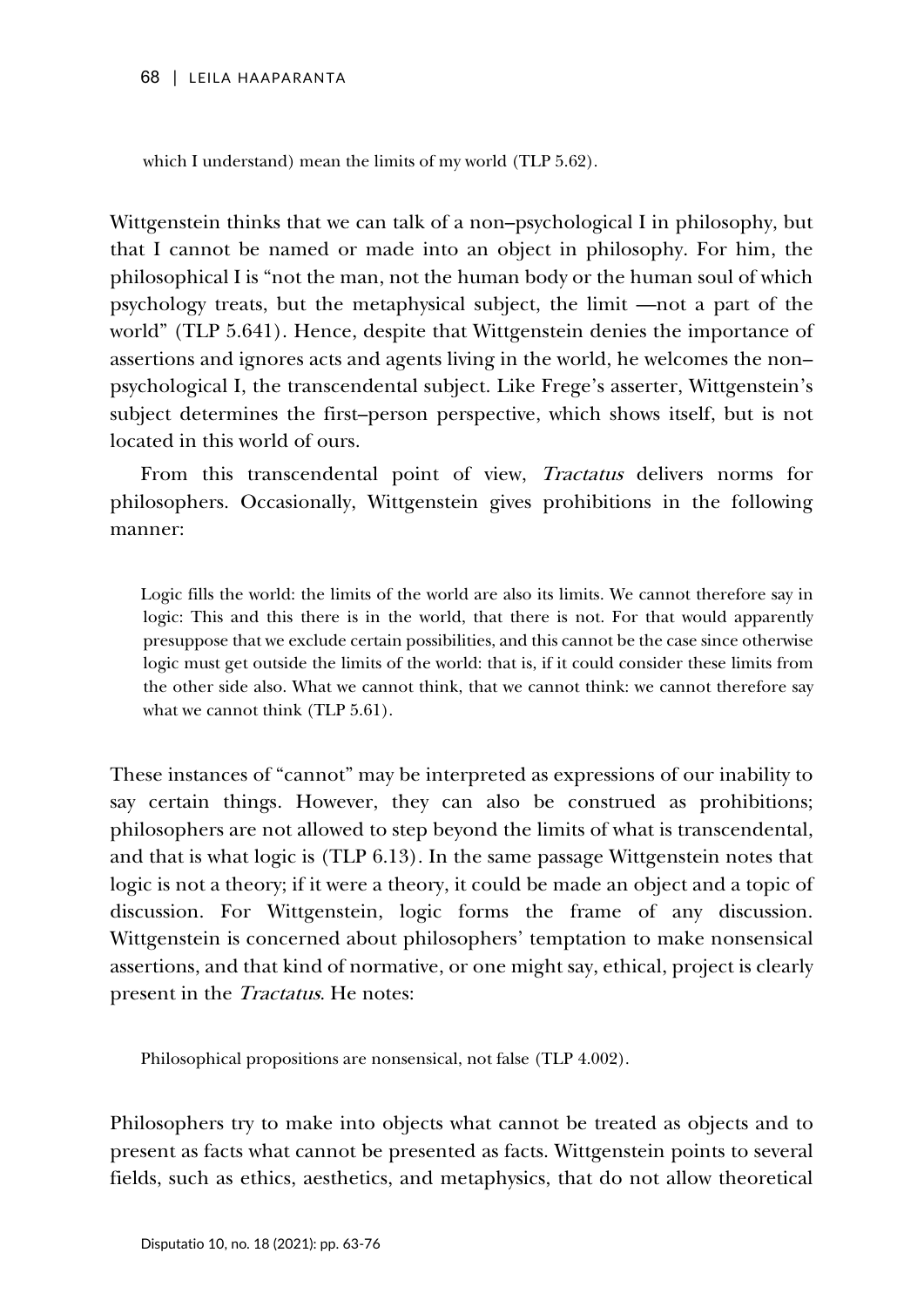consideration. Therefore, his book can be construed as setting an ethical demand for philosophers' assertions.

# §4. Ethics in the Tractatus

What has been said above proposes one way of interpreting the role of ethics in the Tractatus. Wittgenstein is concerned about the ethics of philosophical assertions, which also makes him exclude ethical assertions from philosophy. He ponders upon the possibility of ethical theorizing, and states that in the world, in the world of facts which is shown by sentences, there is no value. Therefore, he concludes that there can be no ethical propositions. On his view, ethics is transcendental and beyond the reach of language. Wittgenstein adds that ethics has nothing to do with punishment and reward, which are events or consequences of action. Instead, he remarks that ethical reward and punishment must somehow lie in the action itself. He also rejects theorizing about the will as the subject of the ethical (TLP 6.41–6.423). He advises philosophers as follows:

The right method of philosophy would be this: To say nothing except what can be said, i.e. the propositions of natural science, i.e. something that has nothing to do with philosophy: and then always, when someone else wished to say something metaphysical, to demonstrate to him that he had given no meaning to certain signs in his propositions. This method would be unsatisfying to the other —he would not have the feeling that we were teaching him philosophy— but it would be the only strictly correct method (TLP 6.53).

The book ends with the famous expression of an obligation:

Whereof one cannot speak, thereof one must be silent (TLP 7).

There are various ways of understanding Wittgenstein's reservations concerning ethics and the consequences of those reservations. Scholars have quoted his letter to Ludwig von Ficker, where he confesses that his Tractatus is actually a book on ethics, even if he has not written that part of his book.[8](#page-6-0) If the ethical is limited from within, as Wittgenstein suggests, his view on ethics allows the interpretation that I suggested above. The above reading is true to the idea that ethics is beyond what can be said in language, or to put it differently, we are in the ethical

<span id="page-6-0"></span><sup>8</sup> See Luckhardt (1979, pp. 94–95). Also see Appelqvist (2020, p. 9).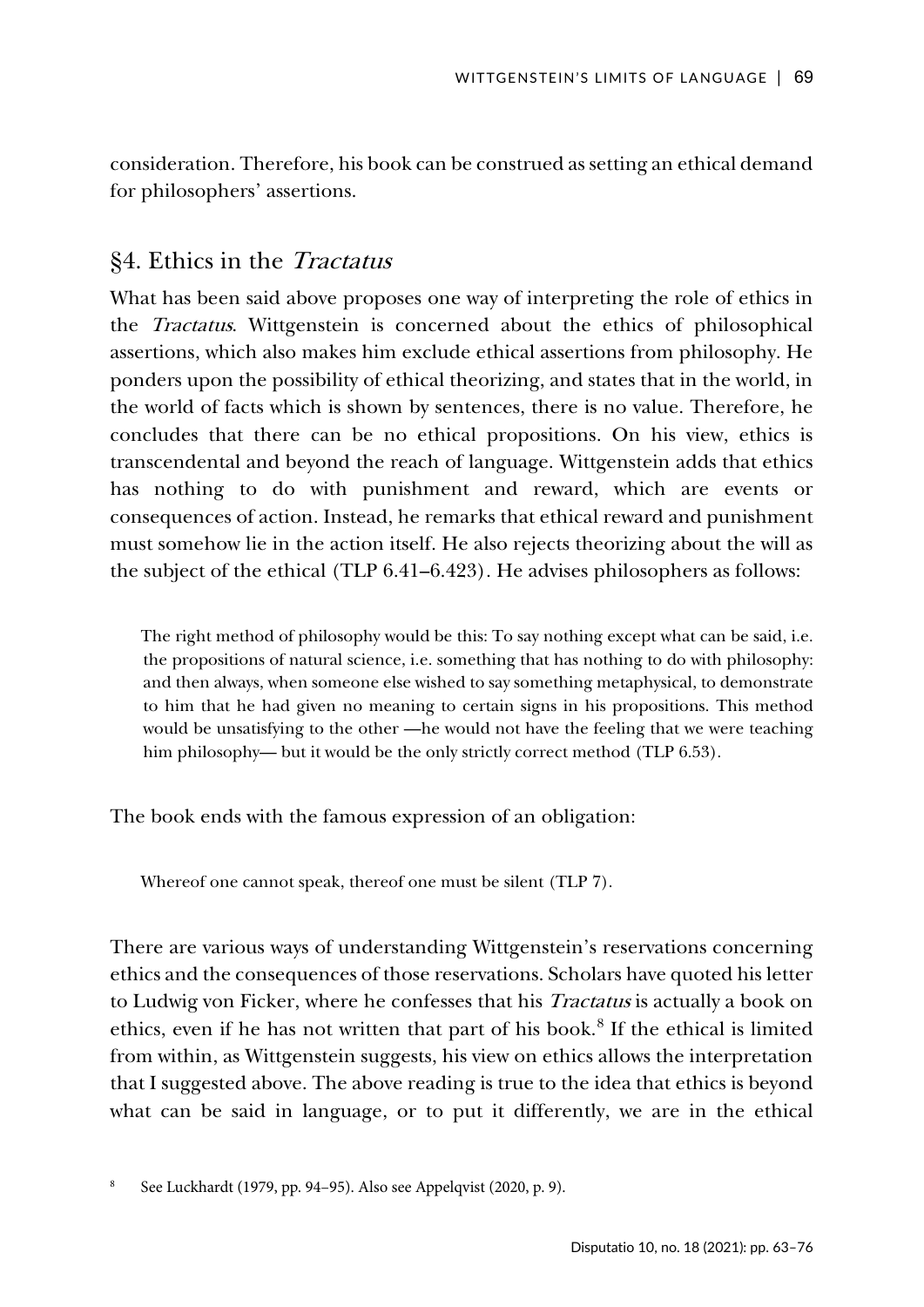framework or under the norm, when we say something. Ethics is beyond what we say, because language cannot express its own limits.

As noted above, like logic, ethics is transcendental for Wittgenstein. In his "Lecture on Ethics" he expresses his view clearly by stating that if ethics is anything, it is supernatural, and our words cannot express it, because they can only express facts (E, p. 7). He claims that ethical propositions are nonsense, because they go beyond the world, hence, beyond language, or they run against its boundaries (E, pp. 11, 12). Friedrich Waismann reports Wittgenstein's saying as follows:

If I were told anything that was a *theory*, I would say, No, No! That does not interest me. Even if this theory were true, it would not interest me —it would not be the exact thing I was looking for. What is ethical cannot be thought. If I could explain the essence of the ethical only by means of a theory, then what is ethical would be of no value whatsoever. At the end of my lecture on ethics I spoke in the first person: I think that this is something very essential (Waismann 1979, pp. 116–117).

Scholars draw somewhat diverging conclusions from Wittgenstein's words. Cora Diamond argues that in the *Tractatus* "ethics" is not a term for a subject matter alongside other subjects, any more than "logic" is. She maintains that for Wittgenstein, ethical propositions are simply nonsense, and rejects the idea that we could find a place for ethics in the Tractatus by referring to the distinction between saying and showing, or between hinting at ethical truths and making ethical claims (Diamond 1996, pp. 251–253). Still, on her interpretation, Wittgenstein means that we are within ethics all the time, we live in the ethical attitude without making it explicit as a theory. Anne–Marie Christensen also argues that for Wittgenstein there cannot be any ethical theory; we use ethical words and we live in the ethical attitude, as we live in logic. She emphasizes that like logic, ethics is precisely transcendental in the sense that it is our view of the world, and it is a part of the conditions of our experience of the real (Christensen 2011, p. 802). On her reading, the normative structure of our world is ethics, there is no way to step outside that structure. Søren Overgaard finds similarities between Wittgenstein and Levinas, on whose view ethics disappears if it is made into a philosophical theme (Overgaard 2009, p. 228). Like Diamond, he rejects the interpretation that Wittgenstein hints at ethical truths, even if he does not make direct ethical claims *(ibid., p. 223)*. Overgaard's comparisons between Wittgenstein and Levinas open up new dimensions, because for Levinas ethics is the relation towards the Other and neither the Other nor the relation can be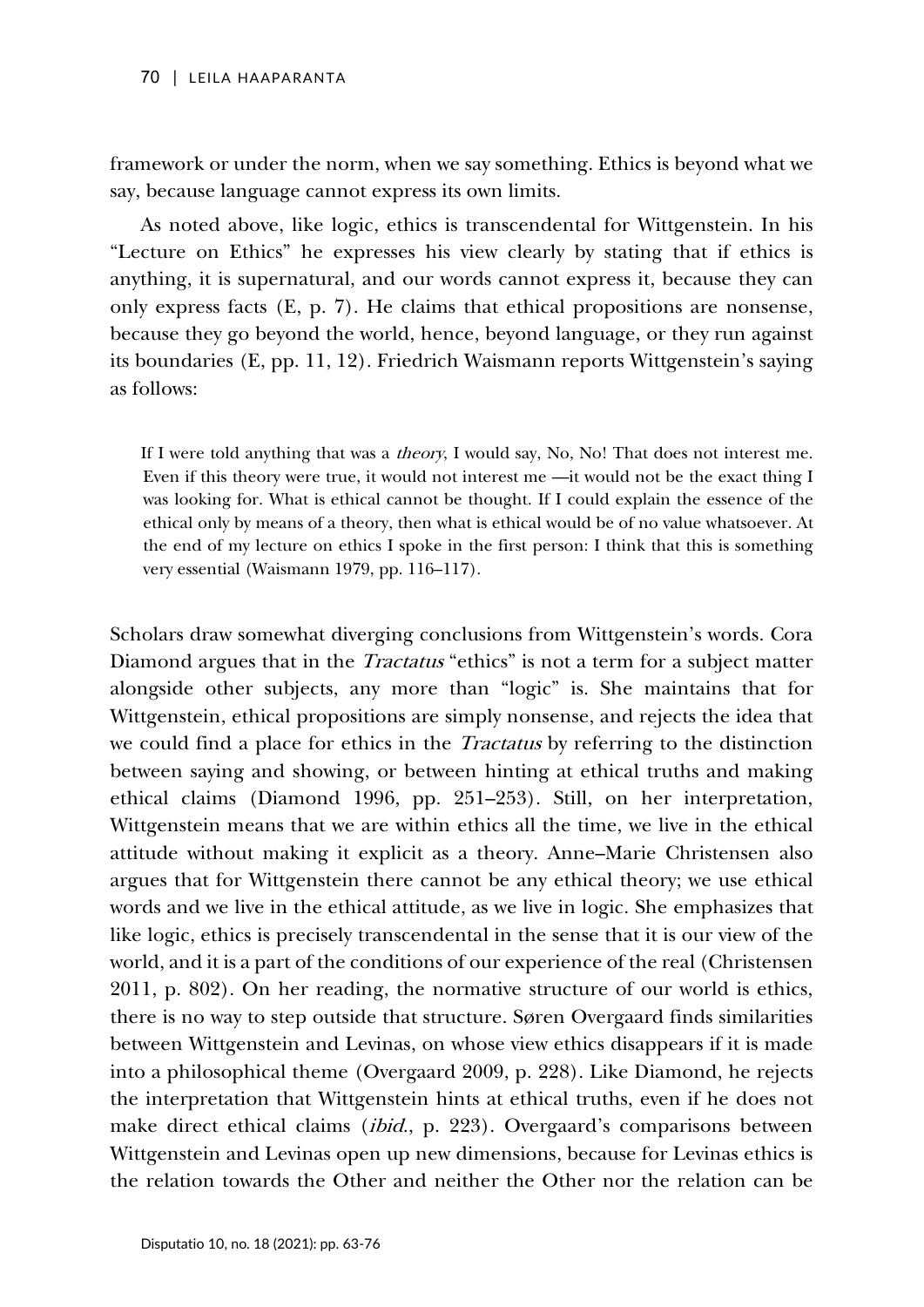taken as on object, if we wish to preserve ethics. The connection between Wittgenstein and Levinas is also discussed by Hanne Appelqvist and Panu–Matti Pöykkö; however, they also emphasize Wittgenstein's affinity with Kant, who argues that ethics cannot be said in the limits of theoretical reason (Appelqvist and Pöykkö 2020). Despite Wittgenstein's own expressed view that logic and ethics are transcendental, one might also be tempted to argue that in the Tractatus ethics is transcendent, if we think that what is transcendent is what is an sich like in Kant's philosophy, and saying what it is, is saying what cannot be said. What is ethical, then, for us is to understand our limits. What I have argued for, and what is compatible with various interpretations, is the view that Wittgenstein's book both offers ethics of philosophy and reveals an ethical framework which we live in and which cannot be taken as an object of philosophical theorizing.

If we think that ethics is transcendental in the sense that we are always already in the normative attitude, we may find similarities between Brandom's and Goldberg's ethics of assertion. Unlike Brandom, Wittgenstein does not regard it as possible to make ethics explicit. However, like Wittgenstein, Brandom does not propose any ethical theory. He uses ethical vocabulary, for example, in his Making It Explicit (1994), but for him ethics is not strictly speaking explicit in the sense that he would give explicit rules or principles and would thus be a regulist (Brandom 1994, pp. 18–19). Instead, he proposes models by using normative vocabulary. Models are more familiar to us than what they are models of; they make us understand, even if they do not give a theory of phenomena. Brandom proposes that besides scientism and the thesis of the impossibility of systematic philosophical theorizing about discursive practice, there are other alternatives in the philosophy of language (Brandom 2009, p. 44). By means of his ethical vocabulary, he describes linguistic practice. He also argues that "even the most rigorous versions of Wittgensteinian quietism allow philosophers to describe features of our linguistic practice" (*ibid.*, p. 45). In *Making It Explicit* ethical vocabulary is precisely the vocabulary that is used to describe its features. Brandom's model of deontic scorekeeping is a description of assertive speech acts. Brandom uses ethical vocabulary, but he does not present any ethical theory.[9](#page-8-0) Like Wittgenstein, he directs our attention to ethics.

For Goldberg, the ethical basis of asserting is common knowledge, and what he does is to describe some of that basis that lies in our practices, without,

<span id="page-8-0"></span>See Haaparanta (2019).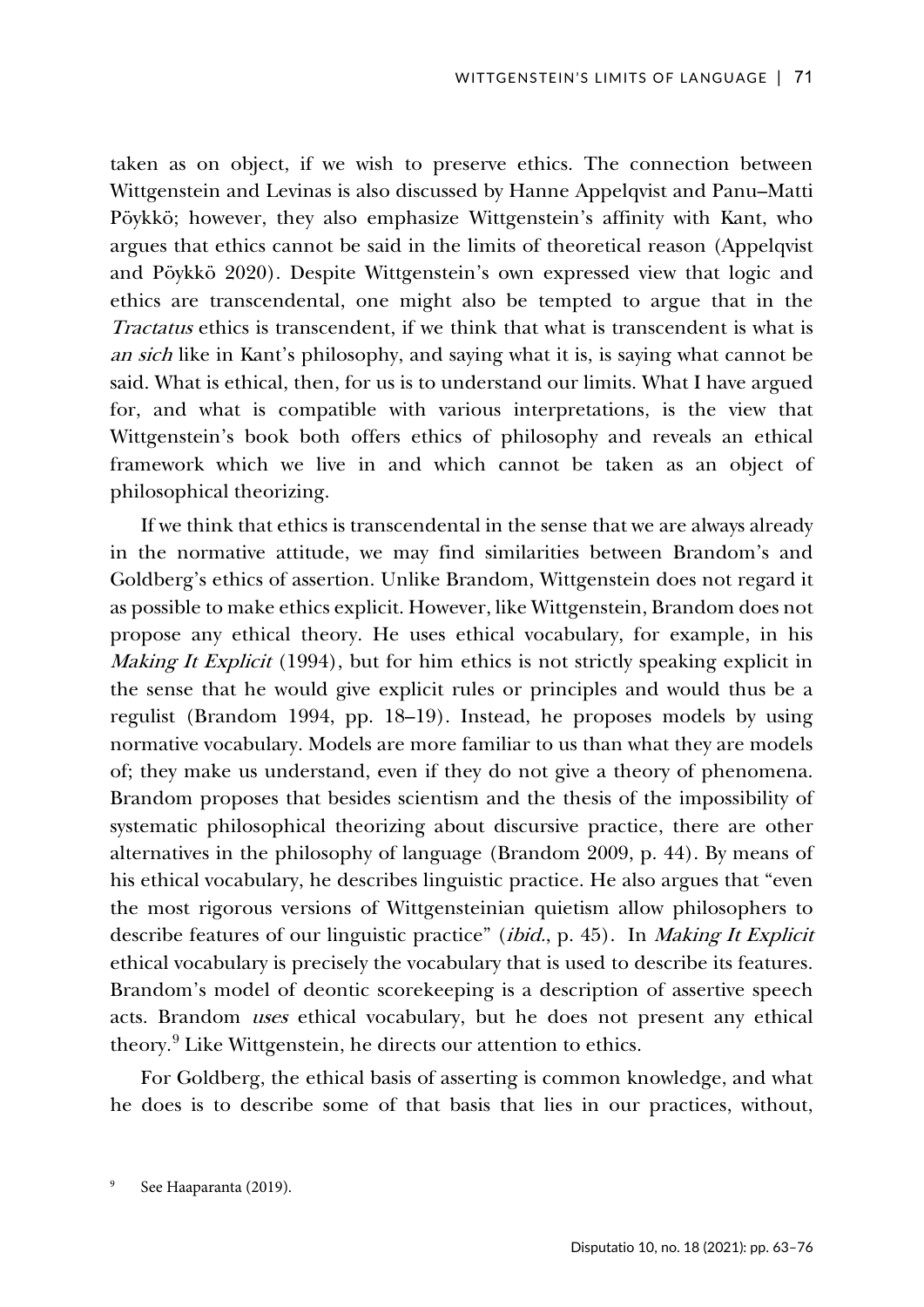however, giving an ethical theory for our speech–acts. He argues that it is mutually manifest to all competent speakers that assertion answers to a robustly epistemic norm (Goldberg 2015, p. 171). Assertions must comply to epistemic norms, on his view; moreover, there is also moral responsibility involved. His asserters have both responsibilities for having asserted and responsibilities to assert or obligations to assert (ibid., p. 179). The normative attitude that we have as speakers and as hearers, is opened up, but not fully theorized, in his treatment. The epistemic norm of assertion, along with authorities and responsibilities that are linked to it, ties each and every member of the community of language–users.

# § 5. Conclusions

I argued above that in his Tractatus Wittgenstein is interested in norms; he is, as it were, giving norms for the community of philosophers. On his view, philosophers tend to assert what cannot be asserted, in other words, language tends to overcome its limits by saying what is nonsensical. Wittgenstein judges what philosophers are allowed to say and what they are prohibited to say if they wish to avoid nonsense. The norms that he gives can be construed as norms which advise us philosophers to avoid ethical, aesthetic and metaphysical assertions if we wish to make meaningful assertions. On Wittgenstein's account, assertions do not give meaning to propositions. His idea of giving ethical foundation for the norms of language comes close to what the normative theories of assertion are after, even if those theories are not particularly directed to philosophers and even if they propose different norms from those which Wittgenstein introduces. Wittgenstein avoids all talk about persons; still, there is a subject, a transcendental subject in the *Tractatus*, as Wittgenstein himself suggests. As for the ethical foundation of language that Wittgenstein emphasizes, similarities can be detected between Wittgenstein and Brandom as well as Wittgenstein and Goldberg. What Brandom and Goldberg do is to describe our discursive practices by means of ethical vocabulary and thus make ethics somewhat more explicit than Wittgenstein does in his *Tractatus*. Still, they do not give up the idea that ethics is present in our practices, that we are always already in the ethical attitude. That is also the view held by Wittgenstein, for whom ethics is the framework that we cannot escape.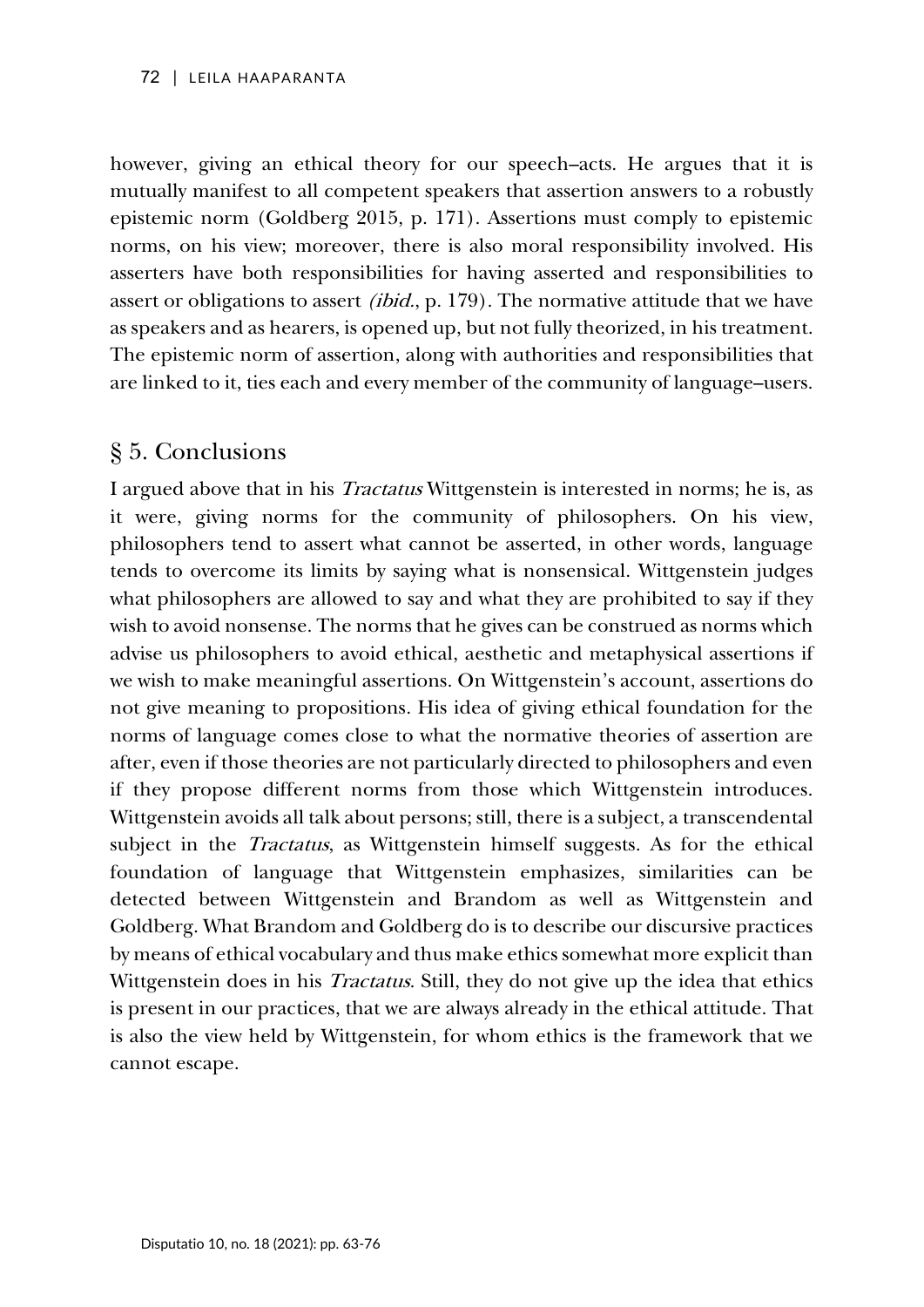#### REFERENCES

- APPELQVIST, Hanne (2016). "On Wittgenstein's Kantian Solution of the Problem of Philosophy". The British Journal for the History of Philosophy vol. 24, num. 4: pp. 697–719. doi: 10.1080/09608788.2016.1154812
- APPELQVIST, Hanne (ed.) (2020). Wittgenstein and the Limits of Language. New York: Routledge.
- APPELQVIST, Hanne (2020). "Introduction". In: Hanne Appelqvist (2020), pp. 1– 23.
- APPELQVIST, Hanne, and Pöykkö, Panu–Matti (2020). "Wittgenstein and Levinas on the Transcendentality of Ethics". In: Appelqvist (2020), pp. 65–89.
- BRANDOM, Robert B. (1994). Making It Explicit. Reasoning, Representing & Discursive Commitment. Cambridge, Mass: Harvard University Press.
- BRANDOM, Robert B. (2009). "Metaphilosophical Reflections on the Idea of Metaphysics", *The Harvard Review of Philosophy*, vol. 16, num. 1: pp. 1–14. doi: 10.1007/s11406-011-9332-7
- BROWN, Jessica, and Cappelen, Herman (eds.) (2011). Assertion: New Philosophical Essays. Oxford: Oxford University Press.
- BROWN, Jessica, and Cappelen, Herman (2011). "Assertion: an Introduction and Overview". In: Brown and Cappelen (2011), pp. 1–17.
- CHRISTENSEN, Anne–Marie S. (2011). "Wittgenstein and Ethics". In: Kuusela and McGinn (2011), pp. 796–817.
- DIAMOND, Cora (1996). "Wittgenstein, mathematics, and ethics: Resisting the attractions of realism". In: Hans Sluga and David G. Stern (eds.), The Cambridge Companion to Wittgenstein, Cambridge: Cambridge University Press, pp. 226–260.
- GOLDBERG, Sanford C. (2011). "Putting the Norm of Assertion to Work: The Case of Testimony". In: Brown and Cappelen (2011), pp. 175–195.
- GOLDBERG, Sanford C. (2015). Assertion: On the Philosophical Significance of Assertoric Speech. New York: Oxford University Press.
- FREGE, Gottlob (1879). Begriffsschrift, eine der arithmetischen nachgebildete Formelsprache des reinen Denkens (BS), Halle a.S.: Verlag von L. Nebert; reprinted in G. Frege, Begriffsschrift und andere Aufsätze, edited by I. Angelelli. Hildesheim: Georg Olms, pp. 1−88.
- FREGE, Gottlob (1892). "Über Sinn und Bedeutung". In: KS, pp. 143–162.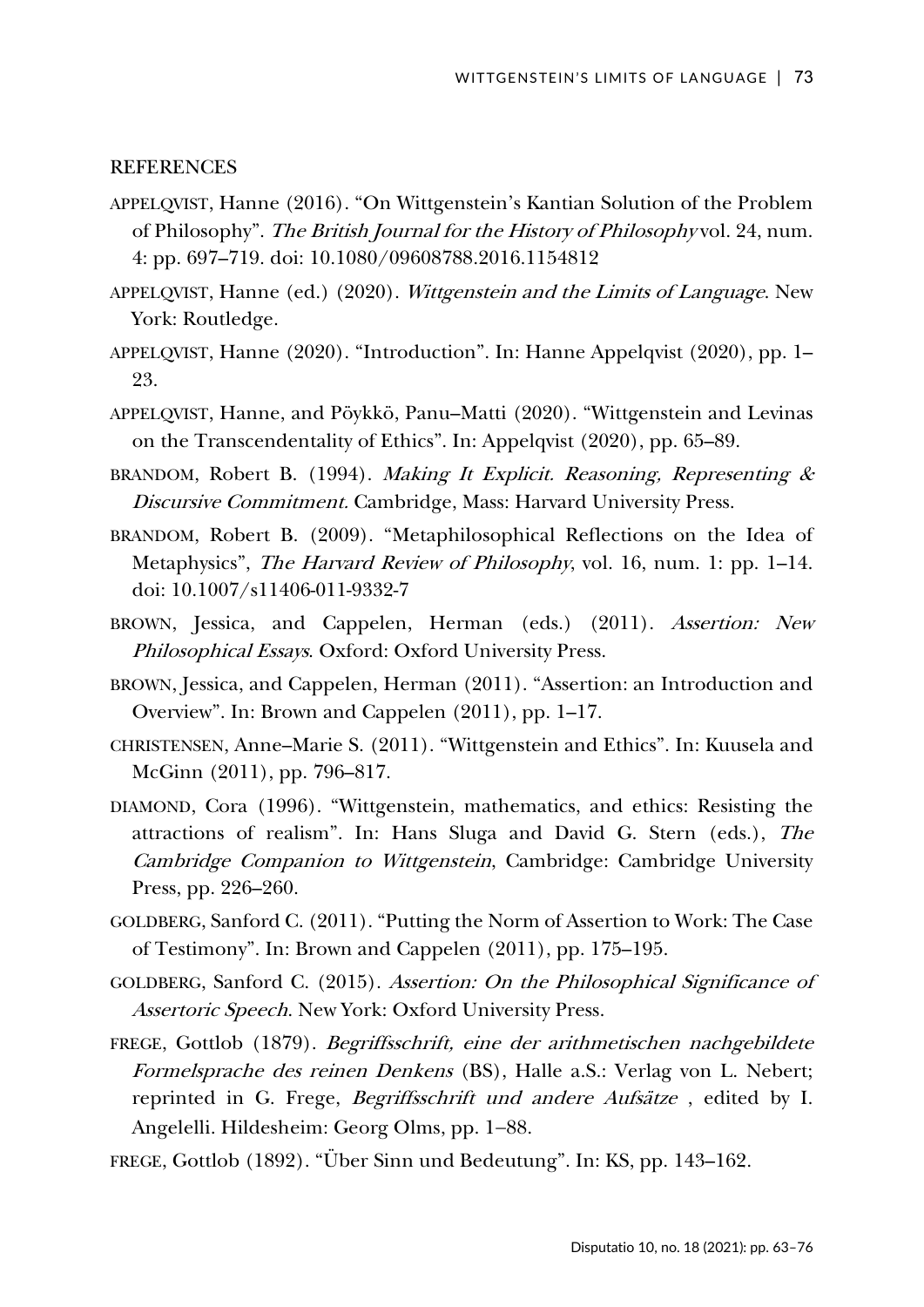- FREGE, Gottlob (1918). "Der Gedanke: eine logische Untersuchung". In: KS, pp. 342–362.
- FREGE, Gottlob (1967). Kleine Schriften (KS), edited by I. Angelelli. Darmstadt: Wissenschaftliche Buchgesellschaft, Hildesheim: Georg Olms.
- FREGE, Gottlob (1969). Nachgelassene Schriften (NS), edited by H. Hermes, F. Kambartel, und F. Kaulbach. Hamburg: Felix Meiner.
- HAAPARANTA, Leila (1985). "Frege's Doctrine of Being". Acta Philosophica Fennica vol. 39. Helsinki: The Philosophical Society of Finland.
- HAAPARANTA, Leila (2019). "Brandom, Wittgenstein, and Human Encounters", Disputatio vol. 8, num. 9: pp. 131–146. doi: 10.5281/zenodo.3509835.
- HAAPARANTA, Leila (2020). "Frege, Carnap, and the Limits of Asserting". In: Appelqvist (2020), pp. 115–132.
- JOHNSTON, Colin (2011). "Assertion, Saying, and Propositional Complexity in Wittgenstein's *Tractatus*", in Kuusela and McGinn (2011), pp. 60–78.
- KANNISTO, Heikki (1986). "Thoughts and Their Subject: A Study of Wittgenstein's Tractatus". Acta Philosophica Fennica Vol 40. Helsinki: The Philosophical Society of Finland.
- KUUSELA, Oskari and McGinn, Marie (eds.) (2011). The Oxford Handbook of Wittgenstein. Oxford: Oxford University Press.
- LACKEY, Jennifer (2008). How to Learn Things from Words: Testimony as a Source of Knowledge. Oxford: Oxford University Press.
- MACFARLANE, John (2011). "What Is an Assertion?". In: Brown and Cappelen (2011), pp. 79–96.
- OVERGAARD, Søren (2007). "The ethical residue of language in Levinas and early Wittgenstein", *Philosophy & Social Criticism* vol. 33, num. 2: pp. 223–249. doi: 10.1177/0191453707074141.
- PIHLSTRÖM, Sami (2004). Solipsism: History, Critique, and Relevance. Acta Philosophica Tamperensia 3. Tampere: Tampere University Press.
- PIHLSTRÖM, Sami (2006). "Shared Language, Transcendental Listerners, and the Problem of Limits". In: S. Pihlström (ed.), "Wittgenstein and the Method of Philosophy". Acta Philosophica Fennica Vol. 80. Helsinki: The Philosophical Society of Finland, pp. 185–221.
- SCHAAR, Maria van der (2018). "Frege on Judgement and the Judging Agent", Mind vol. 127: pp. 225–249. doi: 10.1093/mind/fzw059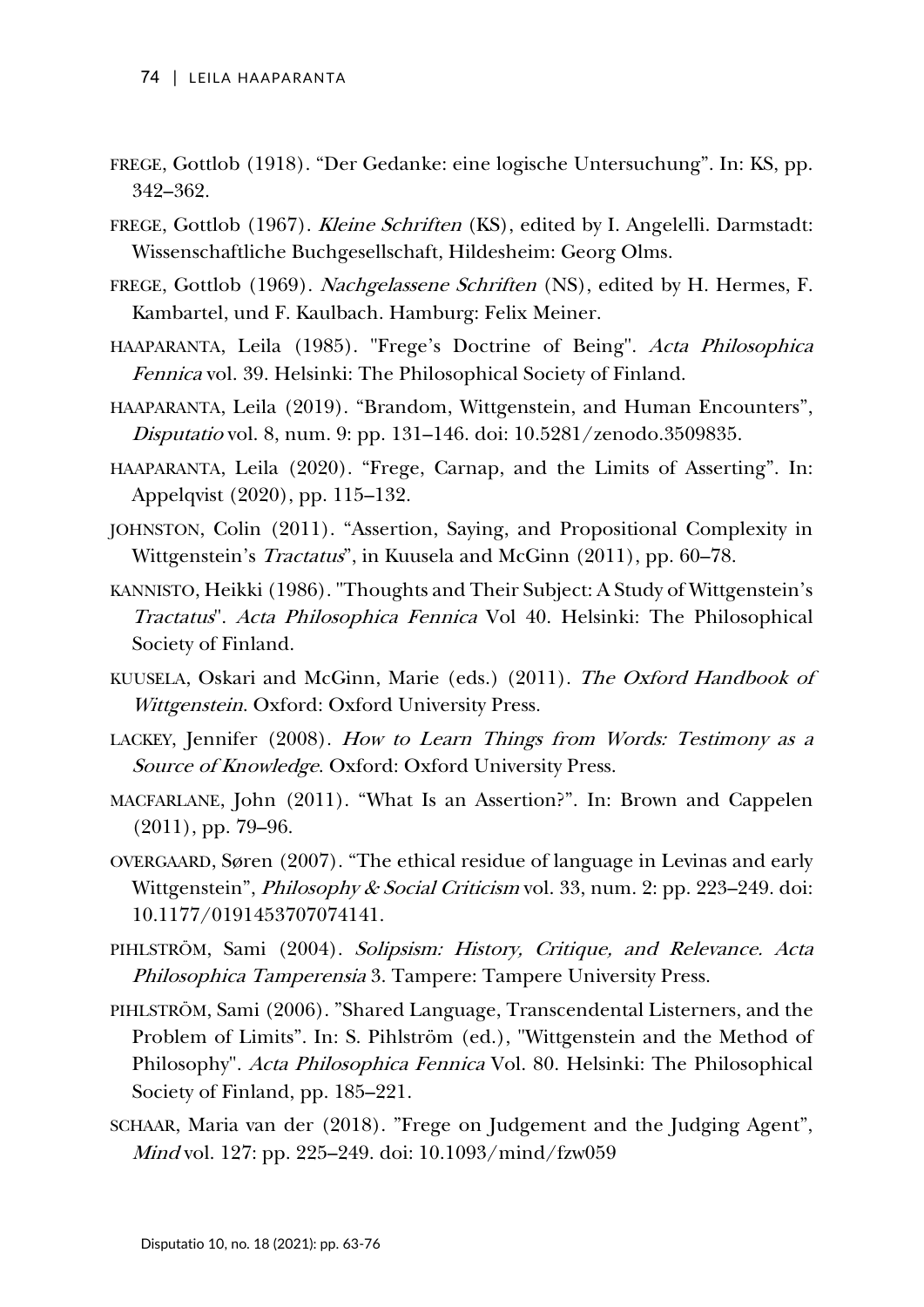- STENIUS, Erik (1960). Wittgenstein's Tractatus: A Critical Exposition of Its Main Lines of Thought. Oxford: Basil Blackwell.
- WAISMANN, Friedrich (1979). Wittgenstein and the Vienna Circle, conversations recorded by Friedrich Waismann, edited by Brian McGuinness, translated by Joachim Schulte and Brian McGuinness, Oxford: Basil Blackwell.
- WILLIAMSON, Timothy (1996). "Knowing and Asserting", The Philosophical Review vol. 105, num. 4: pp. 489–523. doi: 10.2307/2998423
- WILLIAMSON, Timothy (2000). Knowledge and its Limits. New York: Oxford University Press.
- WITTGENSTEIN, Ludwig (1961). Tractatus Logico–Philosophicus (TLP), translated by David Pears and Brian McGuinness. London: Routledge.
- WITTGENSTEIN, Ludwig (1965). "Lecture on Ethics" (E), The Philosophical Review, vol. 74 no. 1: pp. 3–12.
- WITTGENSTEIN, Ludwig (1979). "Letters to Ludwig von Ficker", translated by Bruce Gillette, edited by Allan Janik. In C. G. Luckhardt, Wittgenstein: Sources and Perspectives. Ithaca, NY: Cornell University Press, pp. 82–98.



### **Wittgenstein's Limits of Language and Normative Theories of Assertion: Some Comparisons**

In his classic work on Wittgenstein's *Tractatus* (1960) Erik Stenius described Wittgenstein's study as a critique of pure language, thus pointing to a connection between Wittgenstein's philosophy and Kant's critique of pure reason. Besides similarities, there also seems be important differences between the two philosophers. In Kant's critique, one discerns a subject who does something, namely, constructs the world of experience, while Wittgenstein draws a picture in which neither an agent nor an act is visible. Like Kant and Wittgenstein, contemporary normative theories of assertion are also interested in limits, although in limits set to assertions. They appear to pay special attention to the one who asserts and to the act of asserting. This paper is an effort to search for the traces of normative theories of assertion in Wittgenstein's *Tractatus* by focusing on the one who uses language and on the limits of that use. It is shown that both in Wittgenstein and in the normative theories of assertion, there is an important ethical dimension, which, however, plays different roles in the two approaches. It is argued that despite the differences in the ways of construing the limits of language, *Tractatus* and normative theories of assertion share similar ethical concerns.

Keywords: Language · Assertion · Ethics · Normativity · Action.